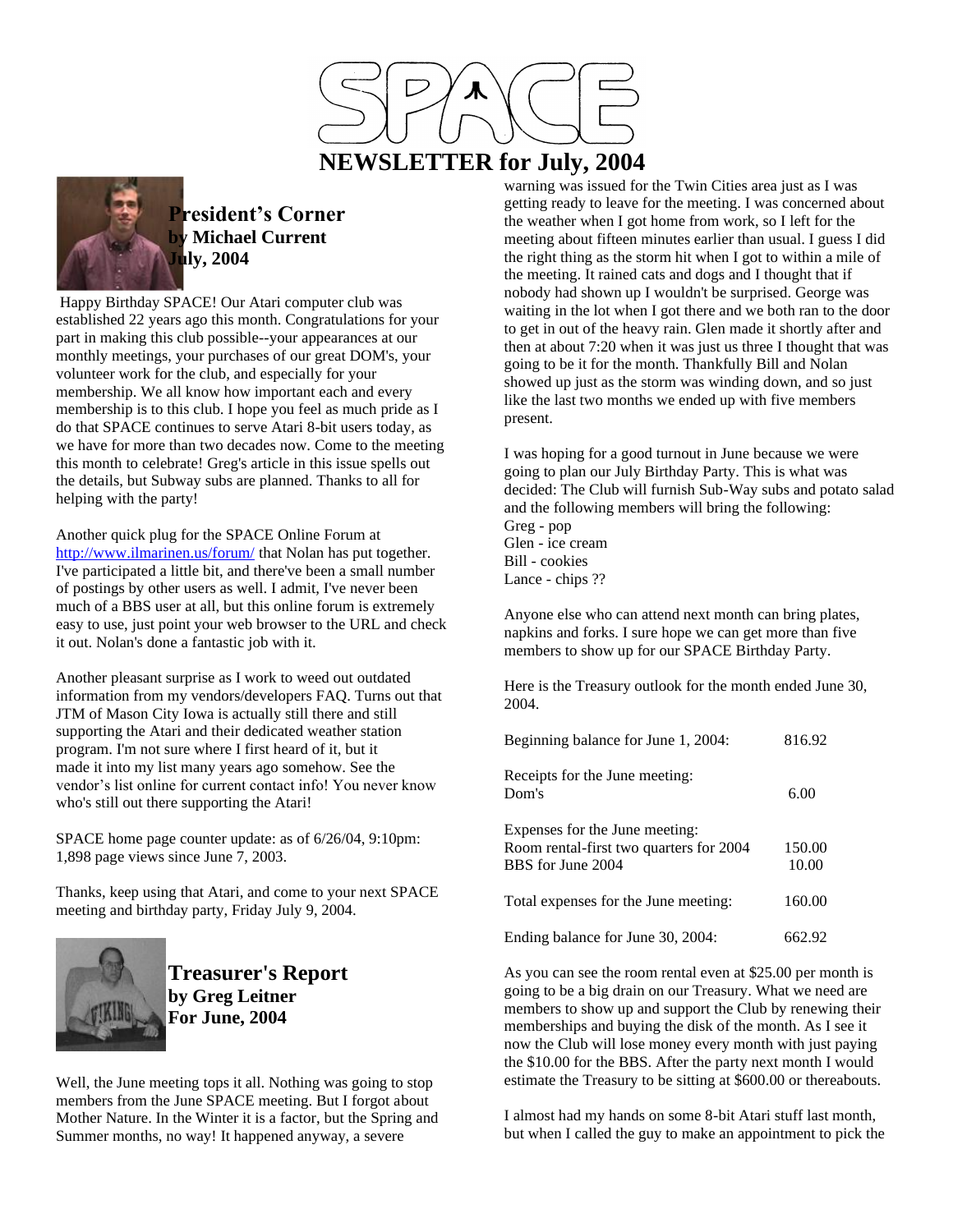stuff up he had changed his mind, and decided to sell it one of his relatives. I asked to him to do us a favor and at least mention the Club to the new Atari owner. So there still isn't enough items to have an auction. It seems like it's been a year since the last one.

I had a bad experience with my XE when I booted it the other day. I got a red screen and nothing else. I didn't have any problems with it the last time I used it so I was baffled to what was wrong. I hooked my 800XL to the same monitor and it worked just fine so I guess the video chip is bad. I hope Lance does repair work on the XE's because I would sure like to get it working again.

Nolan is staying very busy with the BBS and Atari forum and I promised him I would make a real effort to log on this month. I am lucky to get to my e-mail once or twice a week now. I think sometimes we see our grandkids more than their parents do. Oh well, they are really great kids and lots of fun to be around. Nick is in soccer now and we spent four hours on Saturday watching his three games. I got sunburned pretty bad. Monday evening is another game and Tuesday is another practice and so it goes.

I hope to see a big turnout next month for the Birthday Party. What do you say? I hope to see everyone there.



**Secretary's Report By Nolan Friedland For June, 2004**

Meeting started at 7:35 p.m.

Greg welcomed everyone to the meeting and thanked everyone for coming. Then, I read the Secretary's Report for last month.

Last month we sold one DOM and paid out \$20 for two months for the BBS phone. The bank balance went from \$833.92 down to \$816.92. It was also mentioned that \$150 was also paid out to cover the room rental through June - The room rental is not yet reflected in the bank balance.

For the DOM this month, there are more file from the PACE folder. Side A contains Dandy - A graphical multi-level adventure game. Side B is full of Koala pictures with an automatic display program.

We are still holding at 13 paid up members.

For the BBS this month the website counter is up to 1034 from 976 last month. The Telnet BBS Listing counter is now at 1378 and the Dial-up BBS Listing counter is up to 564. We are still holding at 30 users on the BBS, but it was noted that many logins are using the "guest" account – those people that want to try the BBS out, but don't want to actually sign up for extended access.

There is another new user on the SPACE Forum. The forum's areas have been changed around and many new areas have been added - an Announcement section and several areas related to the different types of Atari systems. More discussion about the SPACE forum follows in Old Business.

And in Old Business....

Apparently the SPACE BBS is listed on the USBBS BBS List. It was mentioned that the BBS listed there to be "unavailable". However, there appears to be another version of the list that doesn't seem to have this problem. Our BBS Operator, Nolan, said that efforts were made to update the list but it appears that either the list isn't updated anymore, or the list IS updated but only once in a while. Nolan will attempt to contact the necessary people to update that list as well as other BBS lists that are available.

It was mentioned that there have been problems logging on to the BBS. Nolan said that all was going well and that there shouldn't be any problems. He will continue to monitor for any problems that might arise. Nolan did mention that the SPACE BBS and the SPACE Forum are two totally separate entities, each having their own login system. The BBS, of course, is accessible via Telnet and the SPACE Forum is an actual website. Nolan said that he would clarify login procedures for both in the next BBS Corner column.

David Sherwin who was doing a "super newsletter" hasn't been heard from since he did the first installment. It is unknown as to whether he will continue.

And in New Business....

A new form of high-speed Internet, called "Powerline Internet", was briefly discussed.

Greg mentioned that he almost had a whole bunch of Atari 8- Bit stuff for an auction. He missed out getting the items since the seller sold everything to someone else instead.

The SPACE Birthday Party is next month. After discussing what food we would have and who would bring what, this is the result:

SPACE will pay for the following:

- ~ Approximately 10 foot-long subs from Subway
- ~ Potato Salad from Cub Foods

Additional items that people will bring:

- ~ Greg Pop, Napkins, Forks, and Plates
- ~ Lance Chips
- ~ Glen Ice Cream
- ~ Bill Cookies

Meeting adjourned at 8:14 p.m.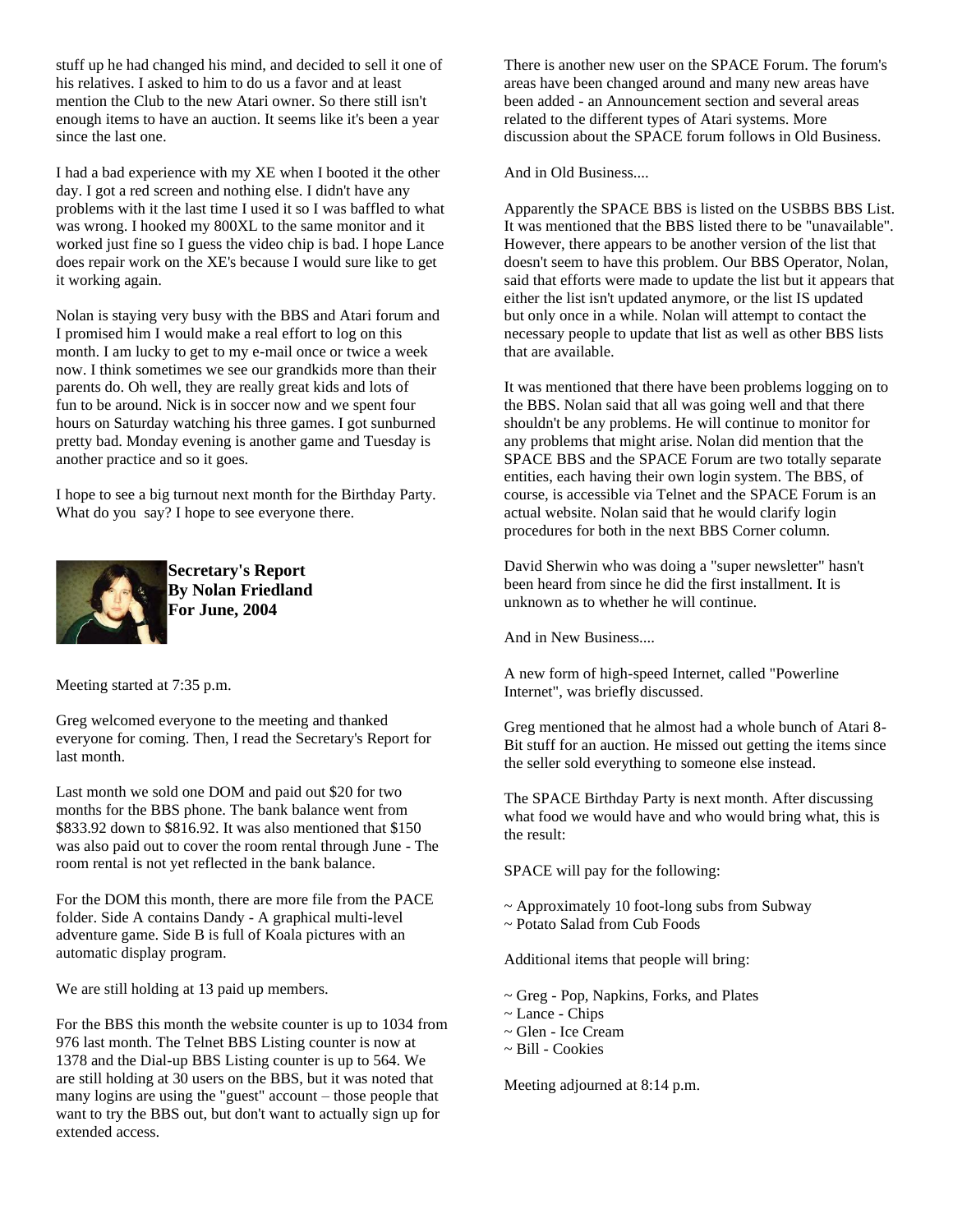

1988.9

**BBS Corner By Nolan Friedland For May, 2004**

Nothing Received This Month For The BBS Corner.

\*\*\*\*\*\*\*\*\*\*\*\*\*\*\*\*\*\*\*\*\*\*\*\*\*\*\*\*\*\*\*\*\*\*\*\*\*\*\*\*\*\*\*\*\* A-T-A-R-I Answers-Tips-and-Relevant Information by Paul Alhart paulalhart@hotmail.com

COMPATIBILITY. Now there is a word we are all familiar with. It doesn't matter what brand of computer you use, sooner or latter you have to worry about compatibility. You need to know if the new hardware you plan to get will work with your system, if the new system you want will run your old software, or the new software will run on your system. With so many third party vendors of hardware and software in the Atari market place this can get to be a real problem.

Whenever a product is upgraded or improved something has to change. With every change the door to compatibility inches closed a little more. Atari has done an outstanding job of keeping it's 8-bit computers and hardware compatible with each other. Even so, unexpected problems can and do show up from time to time. Some of the early 1050 disk drives would not work with some of the early XM301 modems for example. 1200XL computers can't be used with devices that draw power from the computer, like interfaces and modems, unless the current limiting resistor R63 is by-passed. ICD's P. R. Connection has trouble with some software like AtariWriter+ unless the hardware loaded RS-232 handler is disabled. Anyone with an XL/XE machine knows about the TRANSLATOR which lets their machine run many 400/800 programs that would otherwise not be compatible with the XL/XE operating systems.

Lately a new problem is showing up. Disk drive compatibility. For most software, a drive is a drive. As long as the drive can operate in the density the disk is written in, No problem. But add copy protection and look out. Newsroom, recently released for the Atari by Springboard, requires a 1050 or compatible drive that reads enhanced density disks. If you own a Rana, Indus, or other drive that will read enhanced density you should have no trouble, Right? Wrong! It has been reported that some Indus drives will not run this program. Another example is Hardball by Accolade. It won't run on a Rana drive. Early releases of Flight Simulator II by SubLogic seems to have trouble with anything except Atari drives. I am sure there are more examples, and with the introduction of the XF551 double sided drive by Atari there are bound to be more.

Another thing to watch out for is is the distinction between XL/XE and the 1200XL. Antic's review of Newsroom says it requires an XL/XE with at least 64K of memory. My 1200XL fits this description, but won't run Newsroom because it doesn't have built-in Basic which can be switched on & off by the software. Video Vegas is another example of this compatibility problem. Newsroom does specify the machines it will run on on it's packaging, but most of the ads don't.

I am not trying to place blame, pick on, or run down any of the above mentioned hardware or software. Rather, I want you to be better informed so you don't get burned. Always read the hardware requirements on software before you buy. Check with your local user group members to see if any of them have experience with the product you are interested in. If possible, try the hardware or software with YOUR system before your purchase it. At the very least, make arrangements with the vendor for returning the product if it won't work with YOUR system.

This week I was in Ventura and stoped by the Federated store to see what they had for Atari. They have a good selection of hardware from the 2600 to the 130XE and the XE Game System, A fair selection of software if you are looking for games, And a GREAT DEAL. They are offering a new 800XL packaged with a XF551 double sided disk drive and a XM301 direct connect 300 baud modem for only \$199.00. The disk drive lists for over \$200 by itself and all the units come with full warranty. So if you were looking for a USED system to save some bucks buy a new one instead. Ventura's Federated is located at the intersection of 101 and Telephone Road.

\*\*\*\*\*\*\*\*\*\*\*\*\*\*\*\*\*\*\*\*\*\*\*\*\*\*\*\*\*\*\*\*\*\*\*\*\*\*\*\*\*\*\*\*\*\*

New York, New York, June 24, 2004 – Atari, Inc. (Nasdaq: ATAR) today announced that it has shipped 2.5 million units of its highly anticipated DRIV3R to retails outlets worldwide. Since DRIV3R hit store shelves on June 21 in the U.S. and June 22 in Europe and Australia, consumer demand has been extremely strong.

"Our worldwide shipment is right in line with our plan for DRIV3R," said Bruno Bonnell, Chairman and Chief Executive Officer of Atari. "The global Driver fan base is as robust and passionate as ever, as indicated by retail reaction in the U.S., the U.K., Germany, France, and other key territories," Mr. Bonnell stated.

At Electronics Boutique Holdings Corp. (Nasdaq: ELBO), one of the largest specialty retailers for video games in the U.S., Debbie Mola, Divisional Vice President of Merchandising, said "With just three days of sales, DRIV3R is certain to be one of our top three sellers for the month of June. We had high expectations for the title and it is meeting them."

DRIV3R for the PlayStation®2 computer entertainment system and the Xbox<sup>™</sup> video game system from Microsoft is currently available worldwide with an estimated retail price in North America of \$49.95 and an ESRB rating of 'M' for Mature. For more information on DRIV3R, please visit the game's official Web site at www.DRIV3R.com.

In addition to DRIV3R, during the month of June, Atari also released Dragon Ball Z: Supersonic Warriors (GBA), Duel Masters: Sempai Legends (GBA), Shadow Ops: Red Mercury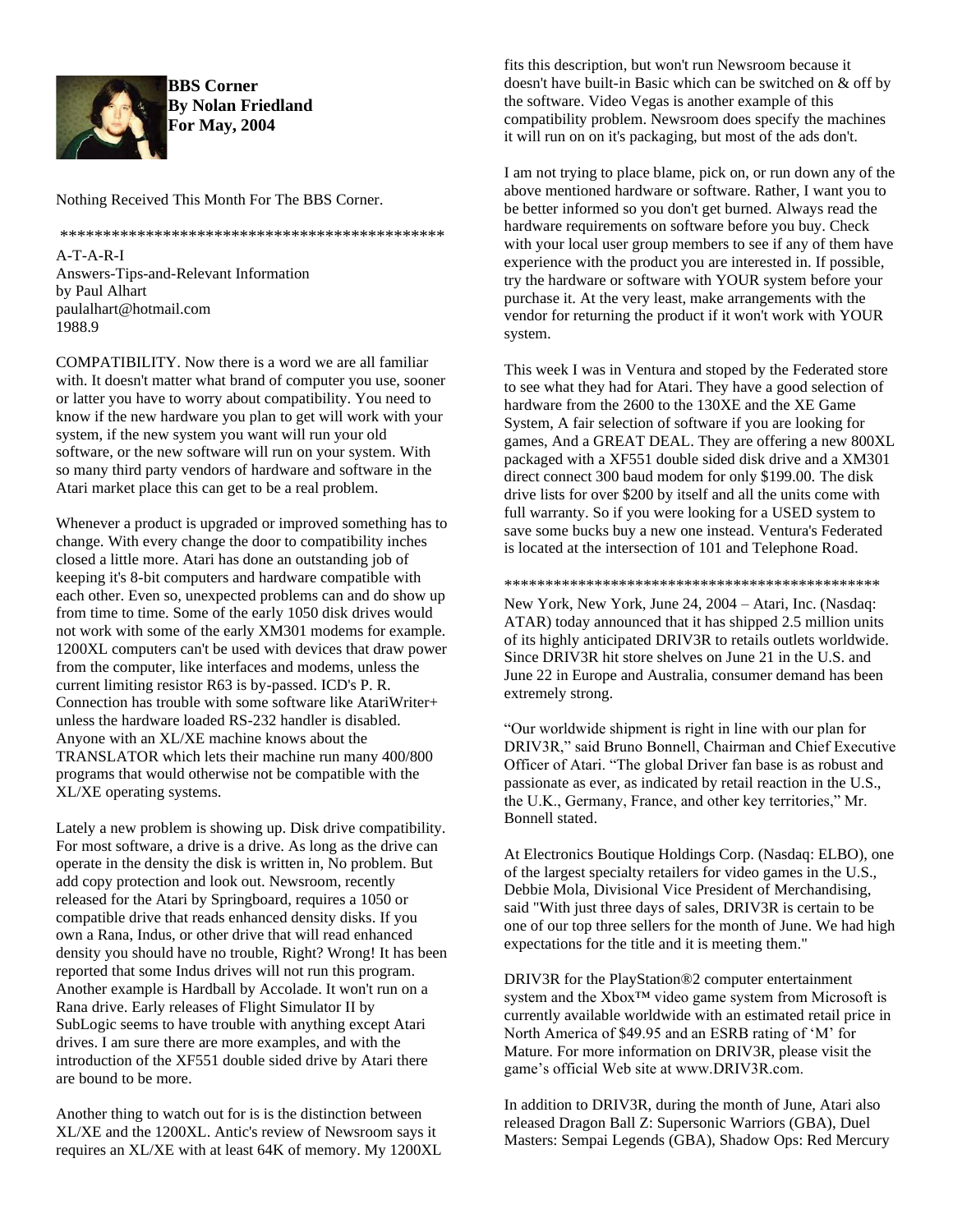(Xbox Live); and Backyard Baseball 2005 (PC).

\*\*\*\*\*\*\*\*\*\*\*\*\*\*\*\*\*\*\*\*\*\*\*\*\*\*\*\*\*\*\*\*\*\*\*\*\*\*\*\*\*\*\*\*\*\*

BEVERLY, MA, June 23, 2004 – Fast-paced fighting and energy attacks highlight the fierce intensity of the Dragon Ball Z® experience as Atari (Nasdaq: ATAR) today announced it has shipped Dragon Ball Z®: Supersonic Warriors™ for Nintendo Game Boy® Advance. Now for the first time ever in a Dragon Ball Z® video game, fans can take their battles skyward by launching explosive aerial assaults on opponents, just like in the animated series.

"The DBZ® franchise has established itself as one of the premier fighting franchises and we are proud to continue offering experiences that capture the essence of the property," said Nancy MacIntyre, vice president of Marketing for Atari's Beverly Studio. "With Supersonic Warriors, Atari goes a step further in the recreation of the animated series by adding aerial maneuvers and in-flight battles to an existing foundation of enticing gameplay, authentic characters and deep storylines."

Developed by Banpresto, Dragon Ball Z®: Supersonic Warriors™ combines traditional 2-D fighting with free-flight, aerial combat and allows players to assume the roles of 15 characters from the TV series including Goku®, Vegeta®, Cell®, Frieza® and Buu®. Players can engage in massive tag team battles and experience the DBZ® saga in an all-new way -- complete with alternate endings to famous DBZ® storylines. With intense brawls, thrilling flight mode and unforgettable characters, Supersonic Warriors offers fans a chance to take the challenging action of DBZ® everywhere they go.

Rated 'T' for Teen, Dragon Ball Z®: Supersonic Warriors™ is available for Game Boy® Advance at a suggested retail price of \$29.99.

For more information on Dragon Ball Z®, visit www.dragonballz.com.

\*\*\*\*\*\*\*\*\*\*\*\*\*\*\*\*\*\*\*\*\*\*\*\*\*\*\*\*\*\*\*\*\*\*\*\*\*\*\*\*\*\*\*\*\*\*

LOS ANGELES--June 7, 2004-- Atari, Inc. and Reflections Interactive are pleased to announce that development is complete on DRIV3R, the highly anticipated driving action game for the Xbox(TM) video game system from Microsoft and the PlayStation®2 computer entertainment system. DRIV3R will be available in North America on June 21 and in Europe and Australia on June 22.

"The Wheelman is back...and in a big way," said Wim Stocks, Executive Vice President of Sales and Marketing at Atari. "Everything that was great about the previous two games - the awesome driving, deep storyline, film-like cinematics and the feeling of ultimate cool - has been amped to the next level in DRIV3R. With amazing new technology, Reflections has blown away every other game in the genre in terms of driving physics, graphics, and vehicle destruction to create the ultimate movie-like action game."

The next evolution of Driver, one of the most successful

franchises in video game history, DRIV3R is an action-packed driving adventure game that recreates the excitement of a Hollywood blockbuster car chase and plays like an interactive movie. Developed by Reflections Interactive (an Atari studio), the masterminds behind Driver and Driver 2 - which have sold more than 12 million copies worldwide - DRIV3R stays true to its roots, incorporating the cinematic gameplay and gritty street crime of its predecessors with ground breaking graphics and three mammoth, wide-open city environments.

Featuring Hollywood-level production values and a gripping, narrative story line, DRIV3R casts players once again as Tanner, a jaw breaking, no-holds-barred undercover cop who does whatever it takes to bring the bad guys down. In DRIV3R, Tanner, alongside his longtime partner, Tobias Jones, must infiltrate a global car theft ring in tire squealing chases and fierce on-foot firefights while tailing gangsters, chasing witnesses, stealing cars and unloading massive clips of ammo to bring the criminals to justice. DRIV3R features include:

•Blockbuster voice-over and scriptwriting talent involved from the ground up in the creation, production and performance of DRIV3R, including Michael Madsen as Tanner, Mickey Rourke as the sinister Jericho, Michelle Rodriguez as the sexy Calita, and Ving Rhames as Tanner's partner, Tobias Jones

•Three gigantic and true-to-life cities, including Miami, Nice and Istanbul, with more than 35,000 buildings hand-placed and decorated for intricate detail and ultimate immersion

•More than 150 miles of major highways and city streets to explore plus countless uncharted open areas, alleys, dirt roads and smaller byways

•A stunning graphics engine creating massive photorealistic environments - both indoor and outdoor - filled with hundreds of destructible objects to be smashed and blasted both in vehicles and on foot

•Complete destruction models allowing vehicles to crumble realistically as they are bashed, smashed and driven to the limits of their design

•Unmatched driving and physics engine creating the most realistic vehicle

performance in any game and the most exciting chases ever seen

•A deep, narrative storyline that plays like an interactive movie, recreating the attitude, action and car chase sequences of modern gangster films like Lock, Stock and Two Smoking Barrels, Snatch and Pulp Fiction; nearly an hour of CGI video fleshing out the plot with dramatic scenes of sinister crime syndicate dealings

•Multiple solutions to missions allowing players to plan strategically before they move in on the crooks and choose between a full frontal assault or a more surreptitious alternative, depending on gameplay tastes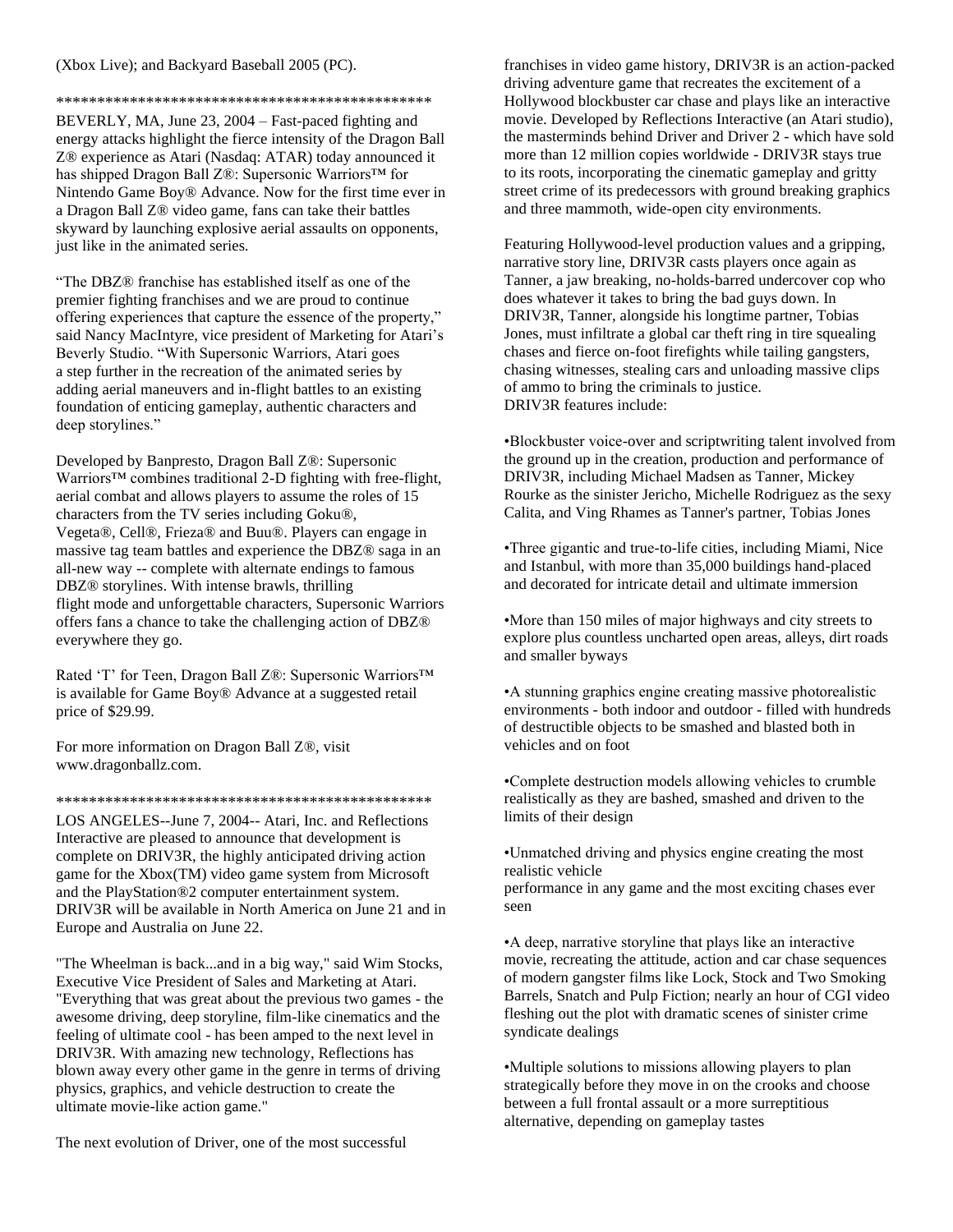•Driver's signature "Film Director" function, which records every move made in the game, allowing gamers to place cameras anywhere, edit and direct a sequence and save their own Hollywood car chase to memory card to share with friends; on Xbox, players can upload their films to Xbox for other fans to download and view

•More than 70 controllable vehicles, including motorcycles, boats, police cars, vans, mopeds, muscle cars and fully articulated 18 wheelers DRIV3R is rated M for Mature by the ESRB and is expected to release in North America on June 21 and in Europe and Australia on June 22. For more information on DRIV3R, please visit the game's official Web site at www.DRIV3R.com.

#### \*\*\*\*\*\*\*\*\*\*\*\*\*\*\*\*\*\*\*\*\*\*\*\*\*\*\*\*\*\*\*\*\*\*\*\*\*\*\*\*\*\*\*\*\*\*

LOS ANGELES – June 21, 2004 – Atari has shipped DRIV3R, the highly anticipated action-driving game for the PlayStation®2 computer entertainment system and the Xbox™ video game system from Microsoft, to retail stores worldwide today. DRIV3R is an action-packed drivingadventure game that recreates the excitement of a Hollywood blockbuster car chase and plays like an interactive movie.

"We are proud to bring one of the most anticipated console games of the year to store shelves," said Wim Stocks, Executive Vice President, Sales and Marketing for Atari. "Reflections has done it again, expanding on the ground-breaking Driver franchise which set the bar for an entire genre and that gamers worldwide have known and loved for more than four years. The behind-the-wheel experience in DRIV3R – as in past installments – is second to none, from tire squealing car chases to body panel-bashing vehicle destruction. DRIV3R will keep gamers on the edge of their seats and looking for safety belts in their couches!"

The next evolution of the hugely popular and successful Driver franchise, DRIV3R is developed by Reflections Interactive (an Atari studio), the masterminds of the franchise, which has sold more than 12 million units worldwide to date. DRIV3R stays true to its roots, incorporating the cinematic gameplay and gritty street crime of its predecessors with ground-breaking graphics and three mammoth, wide-open city environments.

Featuring Hollywood-level production values and a gripping, narrative story line, DRIV3R casts players once again as Tanner, a jaw breaking, no-holds-barred undercover cop and master "Wheelman" who does whatever it takes to bring the bad guys down. This time, Tanner, alongside his longtime partner, Tobias Jones, must infiltrate a global car theft ring, surviving high-octane car chases and fierce on-foot firefights while tailing gangsters, chasing witnesses, stealing cars and unloading huge clips of ammo to bring the criminals to justice.

## Game Features

Major voice acting talent is involved in DRIV3R, including Michael Madsen as Tanner, Mickey Rourke as the sinister Jericho, Michelle Rodriguez as the sexy Calita and Ving

Rhames as Tanner's partner, Tobias Jones

Three gigantic and true-to-life cities, including Miami, Nice and Istanbul, with more than 35,000 buildings hand-placed and decorated for intricate detail and ultimate immersion

More than 70 controllable vehicles, including motorcycles, boats, police cars, vans, mopeds, muscle cars and fully articulated 18 wheelers

More than 150 miles of major highways and city streets to explore plus countless uncharted open areas, alleys, dirt roads and smaller byways

A stunning graphics engine capable of creating massive photorealistic environments – both indoor and outdoor – filled with hundreds of destructible objects to be smashed and blasted both in vehicles and on foot

Complete destruction model allows vehicles to crumble realistically as they are bashed, smashed and driven to the limits of their design

Unmatched driving and physics engine creates the most exciting and fun vehicle performance in any game

A deep, narrative storyline that plays like an interactive movie, recreating the attitude, action and car chase sequences of modern gangster films like Lock, Stock and Two Smoking Barrels, Snatch and Pulp Fiction; nearly an hour of CGI video fleshes out the plot with dramatic scenes of sinister crime syndicate dealings

Multiple solutions to missions allow players to plan strategically before they move in on the crooks and choose between a full frontal assault or a more surreptitious alternative, depending on gameplay tastes

Driver's signature "Film Director" function, which records every move made in the game, allows gamers to place cameras anywhere and direct and save their own Hollywood car chase to memory cards; Xbox players can upload their homemade films to Xbox Live! for users worldwide to download and view.

Sorrent Inc., a global leader in mobile entertainment, in partnership with Atari, has also shipped DRIV3R worldwide for mobile phones, featuring both in-car and out-of-car game play from a top-down perspective. With 16 missions available in Miami, Nice and Istanbul, DRIV3R for mobile phones features multiple vehicles and gameplay that becomes more challenging as the game progresses. As gamers successfully complete the Undercover Mode on the mobile game, cheat codes for the Xbox and PlayStation®2 versions are unlocked.

DRIV3R is currently available worldwide with an estimated retail price in North America of \$49.95 and an ESRB rating of 'M' for Mature. For more information on DRIV3R, please visit the game's official Web site at www.DRIV3R.com.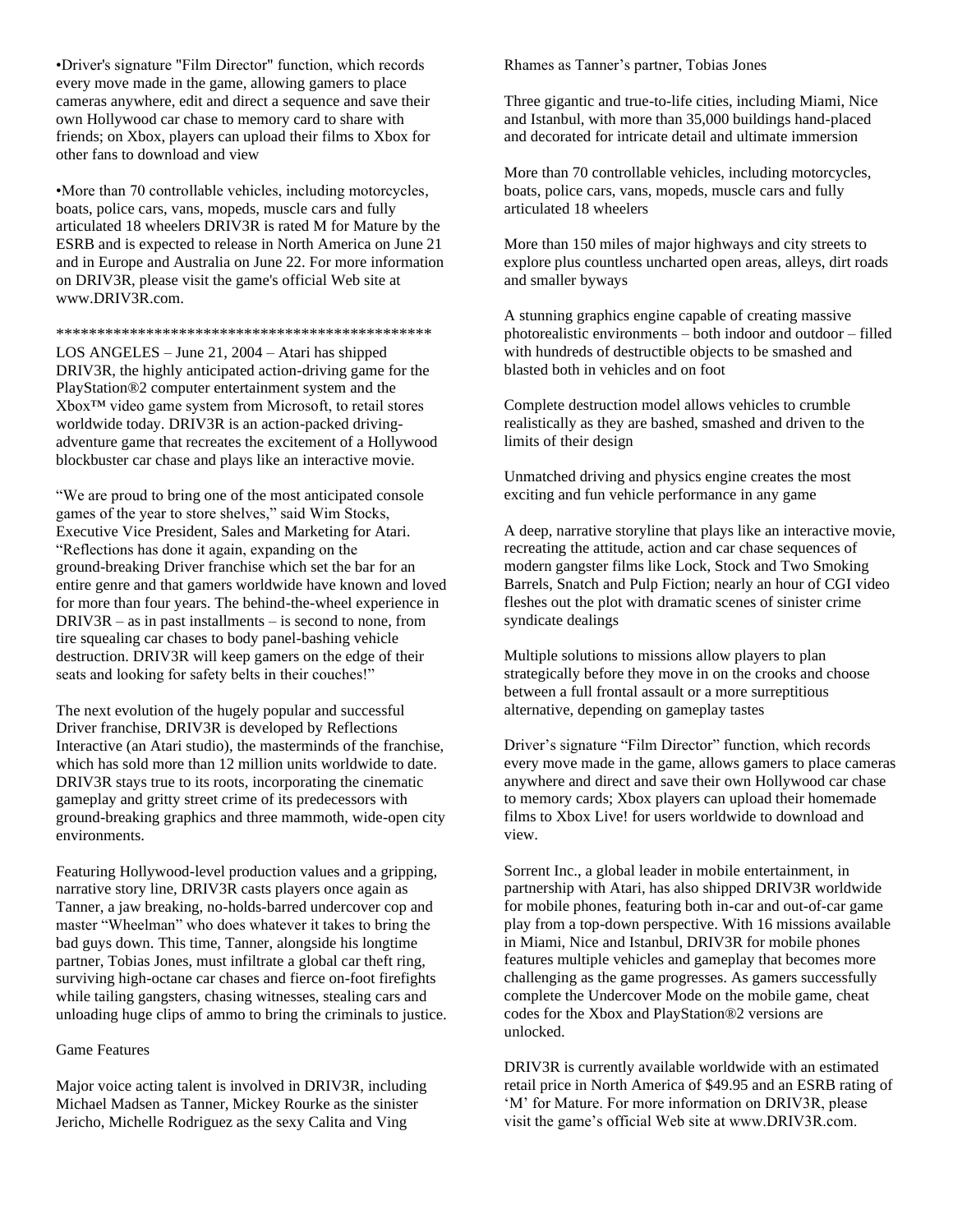LOS ANGELES – June 16, 2004 – Atari has shipped Shadow Ops: Red Mercury, the highly anticipated cinematic firstperson action game for the Xbox™ video game system from Microsoft, to retail stores worldwide this week. Shadow Ops: Red Mercury offers players a gripping movie-style experience through its unprecedented Hollywood production values, intense action and ground-breaking sound and visual effects.

\*\*\*\*\*\*\*\*\*\*\*\*\*\*\*\*\*\*\*\*\*\*\*\*\*\*\*\*\*\*\*\*\*\*\*\*\*\*\*\*\*\*\*\*\*\*

"Gamers will feel like they are saving the world in the latest big-budget blockbuster action film from the first moment their combat boots hit the ground in Shadow Ops: Red Mercury," said Wim Stocks, Executive Vice President, Sales and Marketing for Atari. "With industry-leading sound effects that include THX™ Game Certification for the best audio and visuals, intense action from start to finish and an amazing storyline, the experience of playing this game is more like sitting in a top-end theater than sitting at home. Shadow Ops: Red Mercury completely immerses gamers in the cinematic feel and gripping Hollywood-style action of the game."

In the game, the player fills the battle-ready combat boots of Frank Hayden, a special forces operative hand-picked to track down and destroy the stolen 'Red Mercury,' a secret substance of unspeakable power that threatens the world with nuclear annihilation. The player will face off against blood-thirsty terrorists, renegade military forces and highly trained enemy special forces in a last ditch desperation mission to prevent the ultimate terror from reaching the world's greatest cities.

Developer Zombie, Inc. partnered with AAA Hollywood talent for sound effects, script writing and music to make Shadow Ops: Red Mercury the most cinematic action game ever created, essentially blurring the line between Hollywood summer blockbuster films and interactive entertainment.

The game's groundbreaking features include:

-- More than 25 hard-hitting single-player missions that span the globe across heat-scorched villages in the Middle East, bombed out cities in Chechnya, lush jungle guerrilla encampments in Congo and frozen vistas and secret underground military installations in Kazakhstan. -- Hyper-intense split-screen cooperative mode through 10 unique missions designed specifically for tag-team play -- Xbox Live! and System Link competitive multiplayer modes that include Deathmatch, Team Deathmatch, Capture the Flag and Escort the V.I.P. for up to eight players -- Immersive directional sound for ultra-realistic combat situations created by Soundelux, the Academy Award-winning sound studio best known for its work on films such as 'Kill Bill,' 'Gladiator' and 'Black Hawk Down'.

-- An all-original score created by Inon Zur, a renowned composer of award-winning music for film, video games and television, that includes more than an hour of sweeping interactive music that reacts to the player's actions and changes for each location.

-- All music for the game was recorded by the Northwest Symphonia, providing for a powerful performance and a more compelling audio experience.

-- The game has earned the coveted THX® Game Certification, indicative of the immersive and compelling audio experience usually heard only in blockbuster Hollywood films.

-- Writers Tag Mendillo and Ric Roman Waugh, renowned for work in films and video games, wrote the entire script for the game, including all in game cut-scenes and cinematics -- Developer Zombie, Inc. traveled the world researching locations for the game's levels, taking thousands of digital photos to create ultra-realistic textures for game locations like the Congo, Kazakhstan, Syria, Chechnya and more -- Zombie, Inc. met with military consultants, including former special forces members, to create realistic character motion and military movements in the game; special forces members also provided motion capture animation for the game's cinematics.

-- More than 30 minutes of movie-like cinematics were created by Attitude Studios; cinematics were storyboarded and shot like a Hollywood film, using dramatic angles and sweeping shots to further immerse the player in the interactive blockbuster experience.

-- Shadow Ops: Red Mercury uses Epic Games' industryleading Unreal® Engine to accurately recreate the realistic and gritty look of the game's many locations; the engine's power provides for eye-popping visuals, highly realistic textures, dramatic special effects and blistering multiplayer action. Shadow Ops: Red Mercury is available this week worldwide with an estimated retail cost of \$49.95 and an ESRB rating of 'T' for Teen. For more information on Shadow Ops: Red Mercury, please visit the game's official Web site at www.shadowopsgame.com.

## \*\*\*\*\*\*\*\*\*\*\*\*\*\*\*\*\*\*\*\*\*\*\*\*\*\*\*\*\*\*\*\*\*\*\*\*\*\*\*\*\*\*\*\*\*\*

--From: Matthias Reichl

--Date: Thu, 10 Jun 2004 09:50:40 -0700

New features in AtariSIO 0.30-pre1 are:

- atariserver now comes with a completely new curses frontend

- the kernel driver is compatible with 2.6.x kernels

- added preliminary support for the ATP format

- lots of other smaller fixes and improvements

AtariSIO can be downloaded from my homepage:

# <http://www.horus.com/~hias/atari/>

so long, Hias

\*\*\*\*\*\*\*\*\*\*\*\*\*\*\*\*\*\*\*\*\*\*\*\*\*\*\*\*\*\*\*\*\*\*\*\*\*\*\*\*\*\*\*\*\*\*

--Date: Wed, 09 Jun 2004 14:32:50 -0700

Vasco/Tristesse has announced:

New site with screens from Games for Atari XL/XE. In polish, but "1 picture is 1000 words" :)

## <http://ekranownia.atari8.info/>

[This news item courtesy of Atari.org - [http://www.atari.org/\]](http://www.atari.org/)